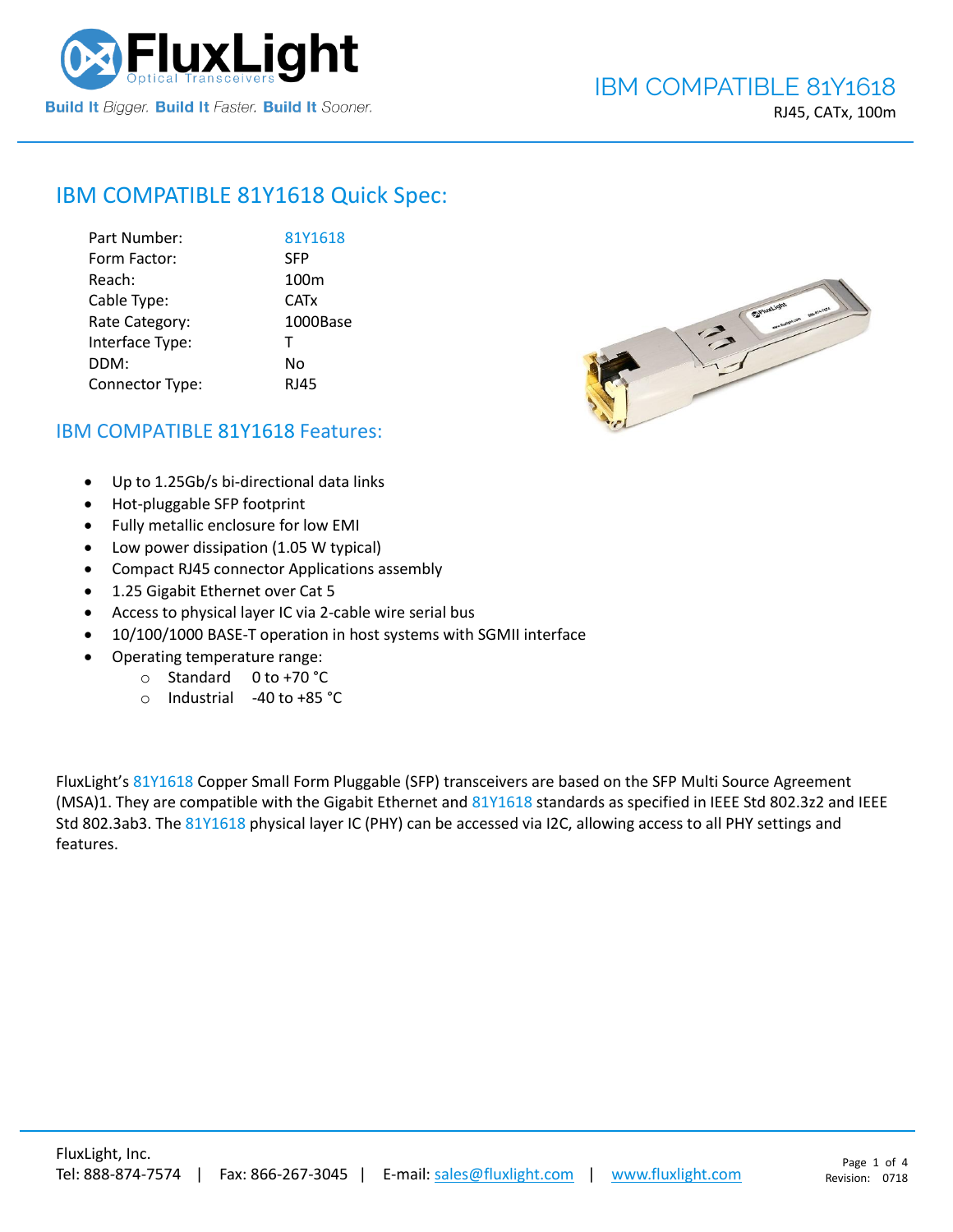

# I. SFP to Host Connector Pin Out

| Pin | Symbol        | Name/Description                                  | <b>Note</b>  |
|-----|---------------|---------------------------------------------------|--------------|
| 1   | <b>VEET</b>   | Transmitter ground (common with receiver ground)  | 1            |
| 2   | <b>TFAULT</b> | Transmitter Fault Not supported                   |              |
| 3   | <b>TDIS</b>   | Transmitter Disable. PHY disabled on high or open | 2            |
| 4   | MOD_DEF(2)    | Module Definition 2. Data line for serial ID      | 3            |
| 5   | MOD_DEF(1)    | Module Definition 1. Clock line for serial ID     | 3            |
| 6   | MOD_DEF(0)    | Module Definition 0. Grounded within the module   | 3            |
| 7   | Rate Select   | No connection required                            |              |
| 8   | <b>LOS</b>    | Loss of Signal indication. Not supported          |              |
| 9   | <b>VEER</b>   | Receiver ground (common with transmitter ground)  | 1            |
| 10  | <b>VEER</b>   | Receiver ground (common with transmitter ground)  | 1            |
| 11  | <b>VEER</b>   | Receiver ground (common with transmitter ground)  | 1            |
| 12  | RD-           | Receiver Inverted DATA out. AC coupled            |              |
| 13  | $RD+$         | Receiver Non-inverted DATA out. AC coupled        |              |
| 14  | <b>VEER</b>   | Receiver ground (common with transmitter ground)  | $\mathbf{1}$ |
| 15  | <b>VCCR</b>   | Receiver power supply                             |              |
| 16  | <b>VCCT</b>   | Transmitter power supply                          |              |
| 17  | <b>VEET</b>   | Transmitter ground (common with receiver ground)  | 1            |
| 18  | TD+           | Transmitter Non-Inverted DATA in. AC coupled      |              |
| 19  | TD-           | Transmitter Inverted DATA in. AC coupled          |              |
| 20  | <b>VEET</b>   | Transmitter ground (common with receiver ground)  |              |

Notes:

- 1) Circuit ground is connected to chassis ground
- 2) PHY disabled on TDIS > 2.0V or open, enabled on TDIS < 0.8V
- 3) Should be pulled up with 4.7k 10k Ohms on host board to a voltage between 2.0 V and 3.6 V. MOD\_DEF(0) pulls line low to indicate module is plugged in

### II. +3.3V Volt Electrical Power Interface

The 1000Base-T has an input voltage range of 3.3 V +/- 5%. The 4 V maximum voltage is not allowed for continuous operation.

| <b>Parameter</b>   | <b>Symbol</b> | <b>Min</b> | Typ | <b>Max</b> | <b>Units</b> | <b>Notes/Conditions</b>                                                                 |
|--------------------|---------------|------------|-----|------------|--------------|-----------------------------------------------------------------------------------------|
| Supply<br>Current  | Is            |            | 320 | 375        | mA           | 1.2W max power over full range of<br>voltage and temperature. See caution<br>note below |
| Input Voltage      | <b>Vcc</b>    | 3.13       | 3.3 | 3.47       |              | Referenced to GND                                                                       |
| Maximum<br>Voltage | Vmax          |            |     | 4          | v            |                                                                                         |
| Surge Current      | Isurge        |            |     | 30         | mA           | Hot plug above steady state current. See<br>caution note below                          |

### **+3.3 Volt Electrical Power Interface**

Caution: Power consumption and surge current are higher than the specified values in the SFP MSA.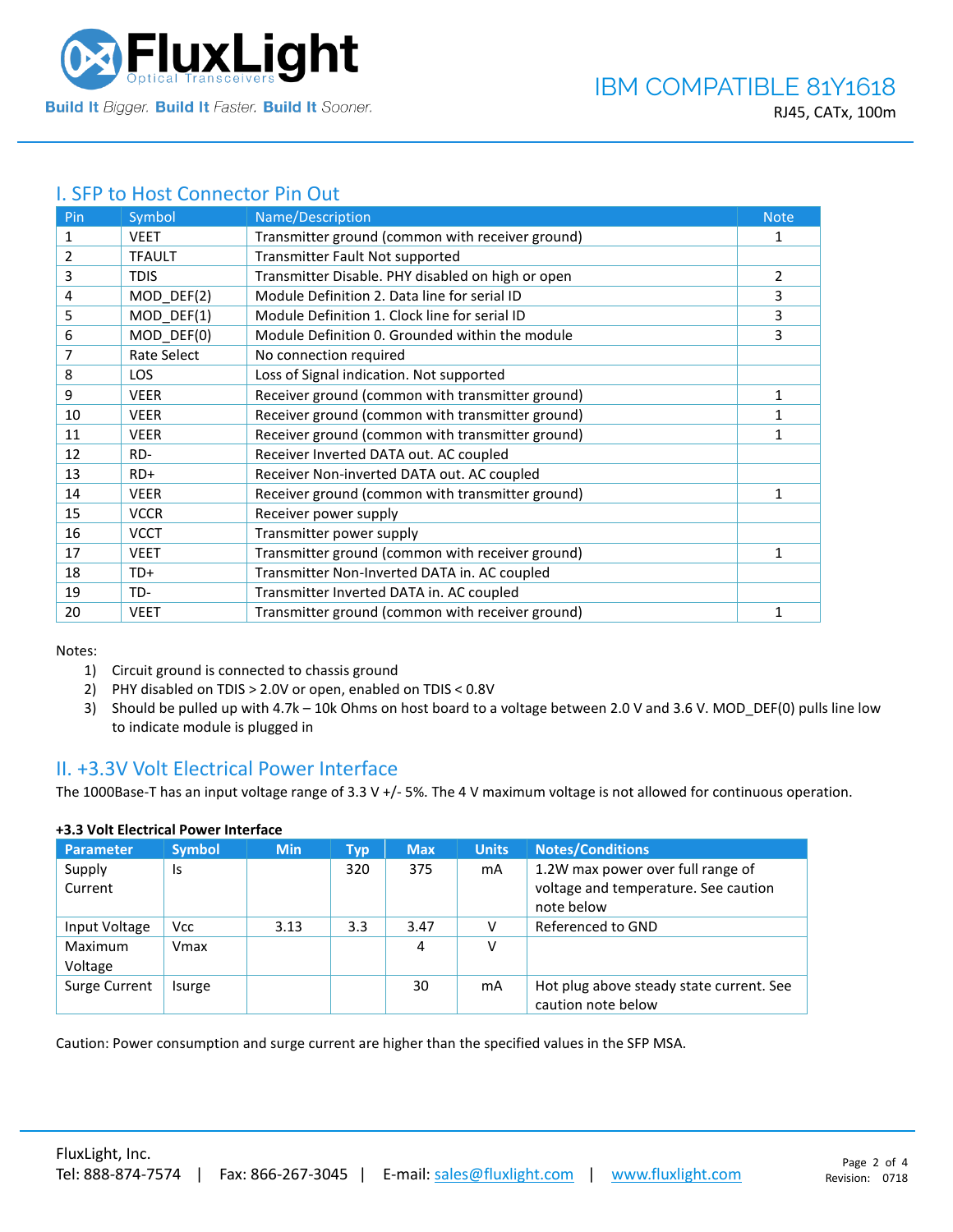

### III. Low-Speed Signals

MOD\_DEF(1) (SCL) and MOD\_DEF(2) (SDA), are open drain CMOS signals (see section VII, "Serial Communication Protocol"). Both MOD\_DEF(1) and MOD\_DEF(2) must be pulled up to host\_Vcc.

### **Low-Speed Signals, Electronic Characteristics**

| Parameter                        | Symbol     | Min              | <b>Max</b>       | <b>Units</b> | Notes/Conditions                                                          |
|----------------------------------|------------|------------------|------------------|--------------|---------------------------------------------------------------------------|
| <b>SFP Output LOW</b>            | <b>VOL</b> | 0                | 0.5              | V            | 4.7k to 10k pull-up to host_Vcc,<br>measured at host side of<br>connector |
| <b>SFP Output</b><br><b>HIGH</b> | <b>VOH</b> | host $Vcc - 0.5$ | host $Vec + 0.3$ | V            | 4.7k to 10k pull-up to host Vcc,<br>measured at host side of<br>connector |
| SFP Input LOW                    | <b>VIL</b> | 0                | 0.8              | V            | 4.7k to 10k pull-up to Vcc,<br>measured at SFP side of<br>connector       |
| <b>SFP Input HIGH</b>            | <b>VIH</b> | $\mathcal{P}$    | $Vcc + 0.3$      | V            | 4.7k to 10k pull-up to Vcc,<br>measured at SFP side of<br>connector       |

# IV. High-Speed Electrical Interface

All high-speed signals are AC-coupled internally.

### **High-Speed Electrical Interface, Transmission Line-SFP**

| Parameter | <b>Symbol</b> | <b>Min</b> | Typ | <b>Max</b> | <b>Units</b> | <b>Notes/Conditions</b>            |
|-----------|---------------|------------|-----|------------|--------------|------------------------------------|
| Line      | fL            |            | 125 |            | MHz          | 5-level encoding, per IEEE 802.3ab |
| Frequency |               |            |     |            |              |                                    |
| Tx Output | Zout, TX      |            | 100 |            | Ohm          | Differential, for all frequencies  |
| Impedance |               |            |     |            |              | between 1MHz and 125MHz            |
| Rx Input  | Zin.RX        |            | 100 |            | Ohm          | Differential, for all frequencies  |
| Impedance |               |            |     |            |              | between 1MHz and 125MHz            |

### **High-Speed Electrical Interface, Host-SFP**

| Parameter          | Symbol   | <b>Min</b> | Typ | <b>Max</b> | <b>Units</b> | <b>Notes/Conditions</b> |
|--------------------|----------|------------|-----|------------|--------------|-------------------------|
| Single ended data  | Vinsing  | 250        |     | 1200       | mV           | Single ended            |
| input swing        |          |            |     |            |              |                         |
| Single ended data  | Voutsing | 350        |     | 800        | mV           | Single ended            |
| output swing       |          |            |     |            |              |                         |
| Rise/Fall Time     | $Tr.$ Tf |            | 175 |            | psec         | 20%-80%                 |
| Tx Input Impedance | Zin      |            | 50  |            | Ohm          | Single ended            |
| Rx Output          | Zout     |            | 50  |            | Ohm          | Single ended            |
| Impedance          |          |            |     |            |              |                         |